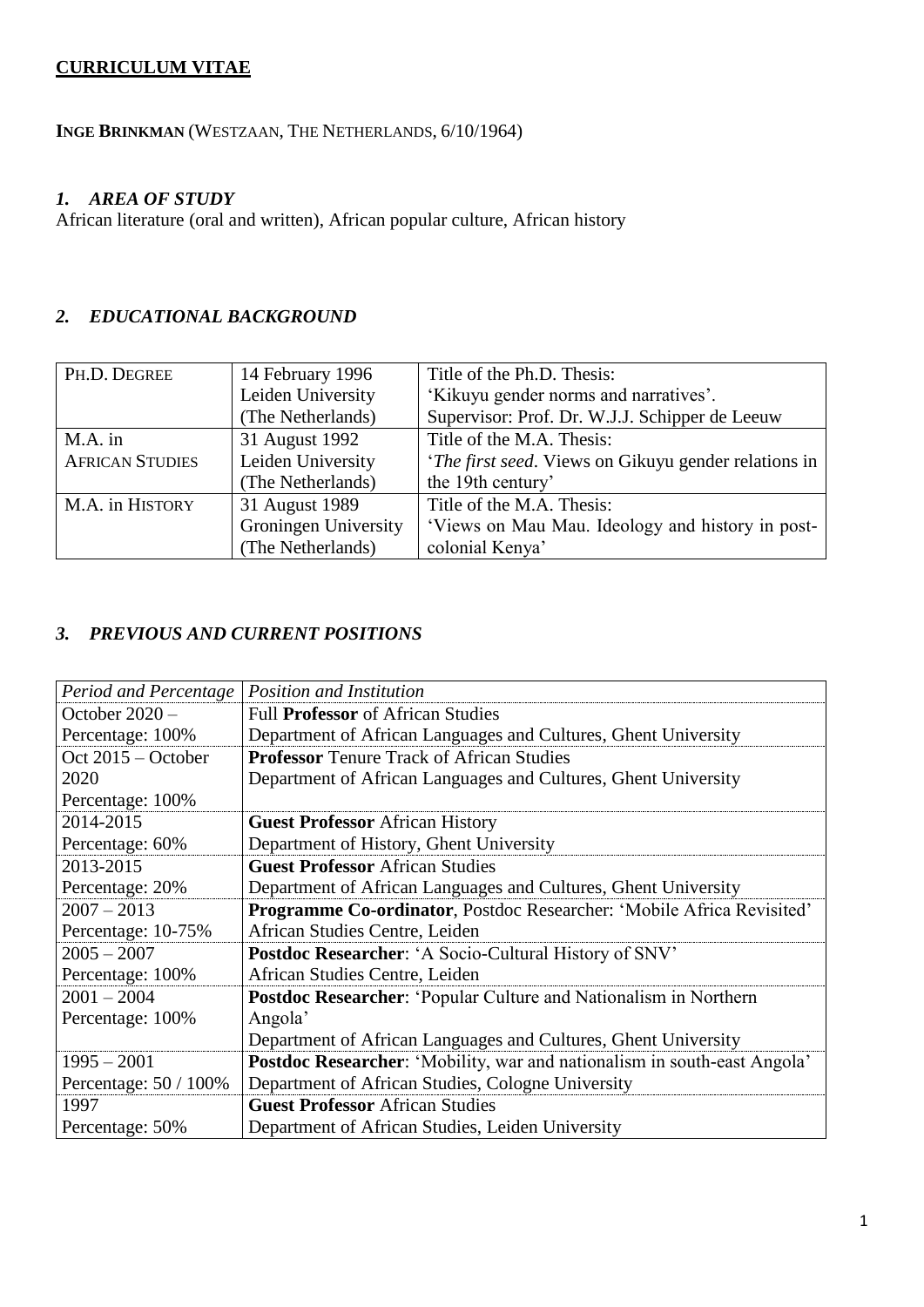## *4. TEACHING ACTIVITIES (Highlights only)*

Over the past 6 years I have taught **courses in African literature at all levels,** e.g.:

- 'Introduction into African literatures' (BA I),
- 'Genres and Themes in African Literatures' (BA II),
- 'Gender and Identity in African Literatures' (MA),
- 'Literature, Media and the Arts in Central and Eastern Africa' (MA).

Furthermore, I taught the courses on

- 'Africa, Discourse and Representation'
- 'Fieldwork in Africa'
- and various courses in sociolinguistics.

Since October 2015, I have supervised over 25 Bachelor and over 30 Master Theses, mostly in the African Languages and Cultures programme, but also in History and Gender & Diversity.

Also before starting at Ghent University in October 2015, I have been engaged in teaching, mainly African History.

For more information, I am happy to refer to the 'Teaching' page on: <https://research.flw.ugent.be/nl/inge.brinkman>

# *5. RECENT PUBLICATIONS (since October 2015)*

### *A-1 Articles*

1. Article: Inge Brinkman, Jonna Both & Mirjam de Bruijn, 'The mobile phone and society in South Sudan: a critical historical-anthropological approach', *Journal of African Media Studies* 9, 2 (2017) pp. 323-337. (A-1 Journal: WOS:000410735600007).

2. Article: Inge Brinkman, 'Kongo interpreters, travelling priests and political leaders in the Kongo Kingdom (15th-19th century) *International Journal of African Historical Studies*, 49, 2 (2016) pp. 255-276. (A-1 Journal: WOS:000411779800005).

3. Article: Inge Brinkman, 'War, peace and nationality: in between south-east Angola and Rundu, Namibia', *Canadian Journal of African Studies* 52, 3 (2018) pp. 1-19. (A-1 Journal).

4. Article: Inge Brinkman, 'Social diary and news production: audience and identity in social media during elections in Kenya (2007)', *Journal of Eastern African Studies* (special issue on "Digital Publics") 13, 1 (2019) pp. 122–139. (A-1 Journal).

5. Article: Inge Brinkman & Margot Luyckfasseel. 'History as Hidden Truth: Imagining the Kongo Past on Religious Websites', *Journal of Cultural African Studies* (A-1 journal).

6. Article: Inge Brinkman 'The Time of the Leaflet': Pamphlets and Political Communication in the UPA (Northern Angola, around 1961)', *Africa* 85, 2 (2015) pp. 221-244. (A-1 journal).

*Book Chapters*

1. Book Chapter: Inge Brinkman & Koen Bostoen, "To Make Book": A Conceptual Historical Approach to Kongo Book Cultures (Sixteenth–Nineteenth Centuries)', in: Koen Bostoen & Inge Brinkman (eds.), *The*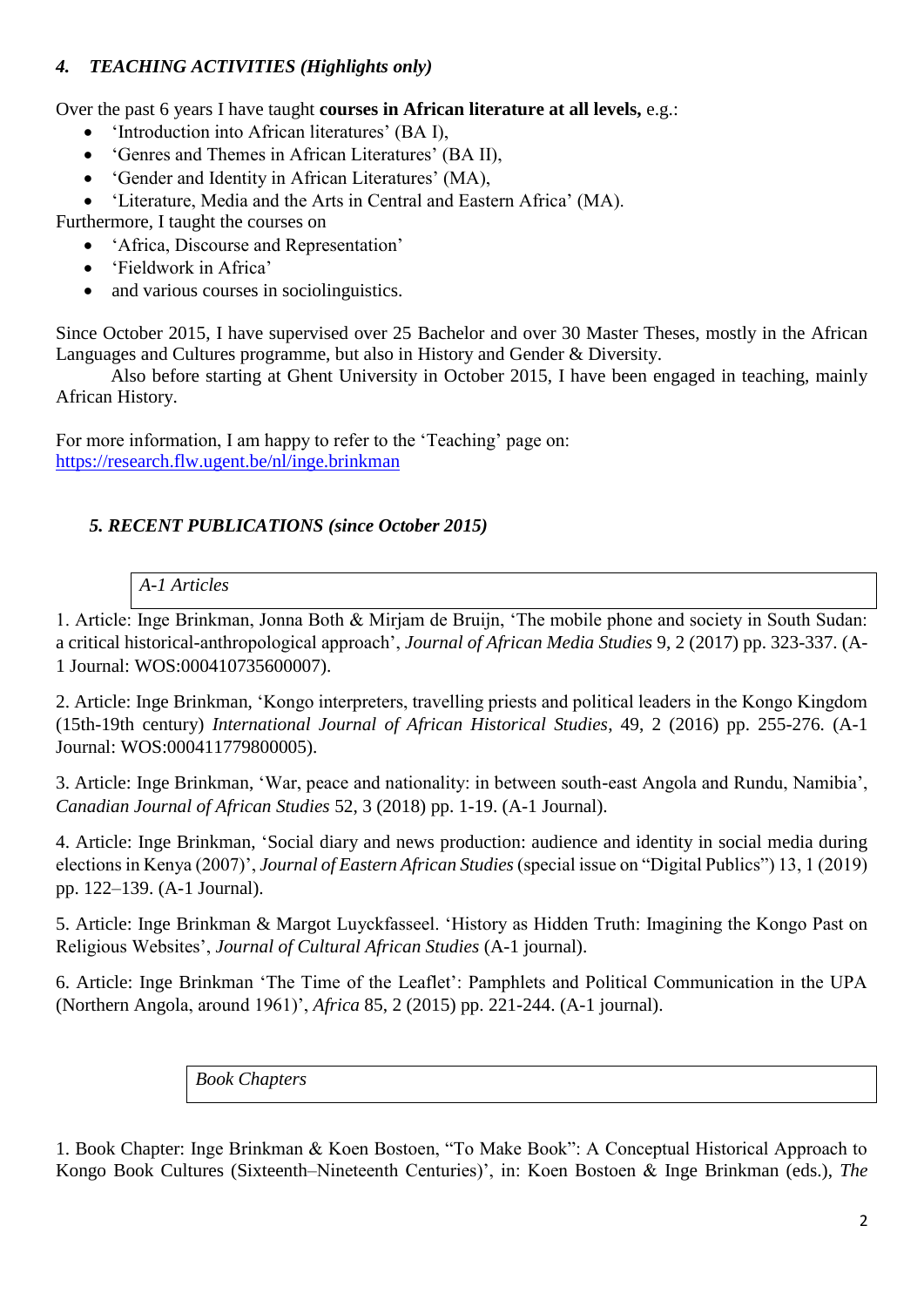*Kongo Kingdom. The Origins and Dynamics of an African Polity* (Cambridge: Cambridge University Press 2018), pp. 216-234. VABB-list

2. Book Chapter: Koen Bostoen & Inge Brinkman, 'Introduction: Cross-Disciplinary Approaches to Kongo History' in: in: Koen Bostoen & Inge Brinkman (eds.), *The Kongo Kingdom. The Origins and Dynamics of an African Polity* (Cambridge: Cambridge University Press 2018), pp. 1-13. VABB-list

3. Book Chapter: Inge Brinkman, 'Representing performance. Memories of song, music and dance in the autobiographical writing of Ngũgĩ and Wainaina". in: Emily Akuno, Kahithe Kiiru and Maina Mutonya (eds.), *Music and Dance Research in East Africa* (Nairobi: IFRA and Twaweza Communications 2018) pp. 120-134.

4. Book Chapter: Mirjam de Bruijn & Inge Brinkman, 'Mobile Phone Communication in the Mobile Margins of Africa: The `Communication Revolution' Evaluated from Below', in: Bruce Mutsvairo (ed.), *Palgrave Handbook for Media and Communications Research in Africa* (Basingstoke: Palgrave/Macmillan 2018) pp. 225-241. VABB-list

5. Book Chapter: Igor Matonda & Inge Brinkman, 'Les provinces septentrionales du royaume Kongo d'après les sources historiques', in: Bernard Clist, Pierre de Maret & Koen Bostoen (eds.), *Une archéologie des provinces septentrionales du royaume Kongo* (Oxford: Archaeopress 2018) pp. 57-58.

6. Book Chapter: Inge Brinkman, 'Porters in the Angolan nationalist war (1961-1974)', in: Iva Peša & Jan-Bart Gewald (eds.), *Magnifying Perspectives. Contributions to History. A Festschrift for Robert Ross* (Africa Studies Centre: Leiden 2017) pp. 232-253.

7. Book Chapter: Inge Brinkman, Mirjam de Bruin & Hisham Bilal, 'The Mobile Phone, "Modernity", and Change in Khartoum, Sudan', in Mirjam de Bruin, Francis Nyamnjoh & Inge Brinkman (eds.), *Mobile Phones: The New Talking Drums of Everyday Africa* (African Studies Centre, 2009), pp. 69–91. Reprint in: Gerard Goggin, Rich Ling, Larissa Hjorth (eds.), *Mobile Technologies: Critical Concepts in Media and Cultural Studies*, (Routledge, Taylor Francis, 2016) Vol 2. pp. 94-114 (ISBN 10: 1138775738 ISBN 13: 9781138775732). VABB-list

*Book*

1. Mineke Schipper, Daniela Merolla, Inge Brinkman, *Afrikaanse Letterkunde* (Amsterdam: Amsterdam University Press 2019). VABB-list.

*Book Edition*

1. Koen Bostoen & Inge Brinkman (eds.), *The Kongo Kingdom. The Origins and Dynamics of an African Polity* (Cambridge: Cambridge University Press 2018). VABB-list

*Reviews*

1. Review Gwyn Campbell, *Africa and the Indian Ocean World from Early Times to circa 1900, English Historical Review* 339, 578 (2021) 162-163. https://doi.org/10.1093/ehr/ceaa339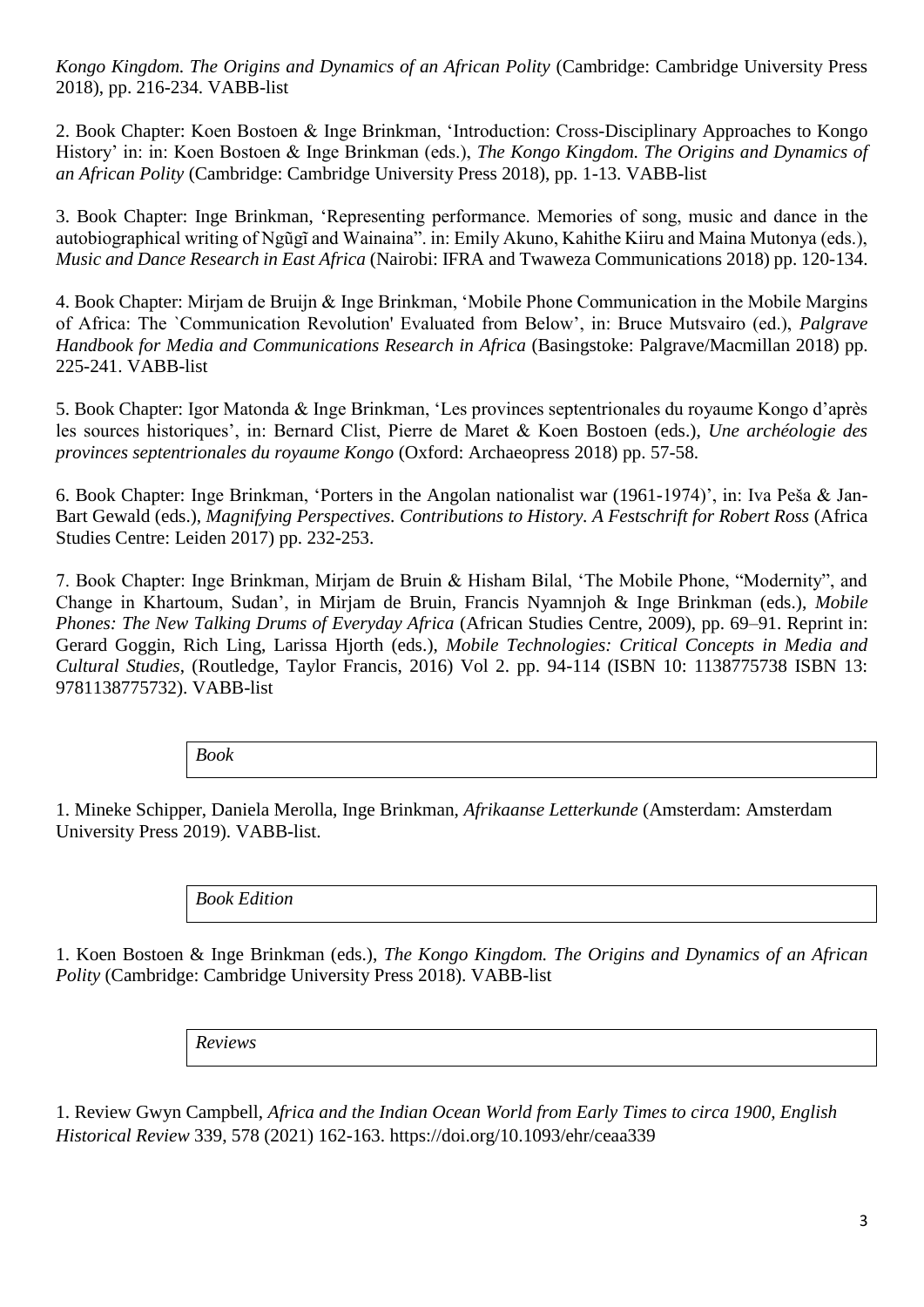2. Review of: Evan Maina Mwangi, *The postcolonial animal. African literature and posthuman ethics, Africa Book Link* (Fall 2020):<https://mailchi.mp/9bc95eec612d/africa-book-link-fall-2020#evan>

3. Review of: Jessica A. Krug, *Fugitive Modernities. Kisama and the Politics of Freedom* (Durham, London 2018: Duke University Press)*, Africa Today* (forthcoming 2019).

4. Review of: Julie Soleil Archambault, *Mobile Secrets. Youth, Intimacy, and the Politics of Pretense in Mozambique* (University of Chicago Press 2017), *Journal of the Royal Anthropological Institute*  (forthcoming 2019).

5. Review of: Ngũgĩ wa Thiong'o, *Birth of a Dream Weaver. A Writer's Awakening* (London: Harvill Secker (Pinguin Vintage, 2016), *Africa Book Link* (Autumn 2017):

[http://mailchi.mp/91a971c04b7a/africa-book-link-fall-2017?e=0e333bf7ba#Ngugi.](http://mailchi.mp/91a971c04b7a/africa-book-link-fall-2017?e=0e333bf7ba#Ngugi)

6. Review of: Erik Kennes & Miles Larmer, *The Katangese Gendarmes and War in Central Africa, Comparativ* 4 (2016) pp. 119-121.

7. Review of: Cécile Fromont (together with Bernard Clist), *The Art of Conversion: Christian Visual Culture in the Kingdom of Kongo, Journal of African History* 57, 1 (2016) pp. 163-164. (A-1 journal, WOS: 000377699000023).

8. Review of: Virginie Mouanda Kibinde, *Beneath the black sun of Cabinda* (Stellenbosch: SUN Press 2015), *Africa Book Link* (Summer 2016): [http://us6.campaign](http://us6.campaign-archive2.com/?u=c313bb5d40db1c0fcc18a4e76&id=6f7a2d738d&e=0e333bf7ba#reviews)[archive2.com/?u=c313bb5d40db1c0fcc18a4e76&id=6f7a2d738d&e=0e333bf7ba#reviews.](http://us6.campaign-archive2.com/?u=c313bb5d40db1c0fcc18a4e76&id=6f7a2d738d&e=0e333bf7ba#reviews)

9. Review of: Sabine Brandstätter, *Travel literature on the African continent in the 19th century: Analysis of the various Influences on 'Heart of Darkness' and 'Travels in West Africa'* (Saarbrücken: Akademikerverlag, 2014), *Africa Book Link* (Spring 2016): [http://us6.campaign](http://us6.campaign-archive1.com/?u=c313bb5d40db1c0fcc18a4e76&id=5d1905a6ed&e=0e333bf7ba#reviews)[archive1.com/?u=c313bb5d40db1c0fcc18a4e76&id=5d1905a6ed&e=0e333bf7ba#reviews.](http://us6.campaign-archive1.com/?u=c313bb5d40db1c0fcc18a4e76&id=5d1905a6ed&e=0e333bf7ba#reviews)

# *5. SOME MORE PUBLICATIONS*

### 2013

- BOOK EDITION: Mirjam de Bruijn, Inge Brinkman and Francis Nyamnjoh (eds), *Side@Ways. Mobile margins and the dynamics of communication in Africa* (Bamenda, Leiden: Langaa, African Studies Centre, 2013). 210 pp. (9789956728763)

2012

- ARTICLE: 'Town, village and bush: war and cultural landscapes in south-eastern Angola (1966- 2002)', *Afrika Focus* 25, 2 (2012) pp. 31-43.
- BOOK CHAPTER: Inge Brinkman and Mirjam de Bruijn, 'Research practice in connections: travels and methods', in: Mirjam de Bruijn and Rijk van Dijk (eds), *The Social Life of Connectivity in Africa* (Palgrave/Macmillan 2012) pp. 45-63.
- ARTICLE: Inge Brinkman and Mirjam de Bruijn: 'The Nile connection. Effects and meaning of the mobile phone in a (post)war economy in Karima, Khartoum and Juba, Sudan' (ASC working paper, Leiden 2012).

2011

- BOOK CHAPTER: Inge Brinkman, Siri Lamoureaux, Daniela Merolla, Mirjam de Bruijn, 'Local stories, global discussions: websites, politics and identity in African contexts', in: Herman Wasserman (ed), *Popular media, democracy and development in Africa* (London, New York: Routledge 2011) pp. 236-252.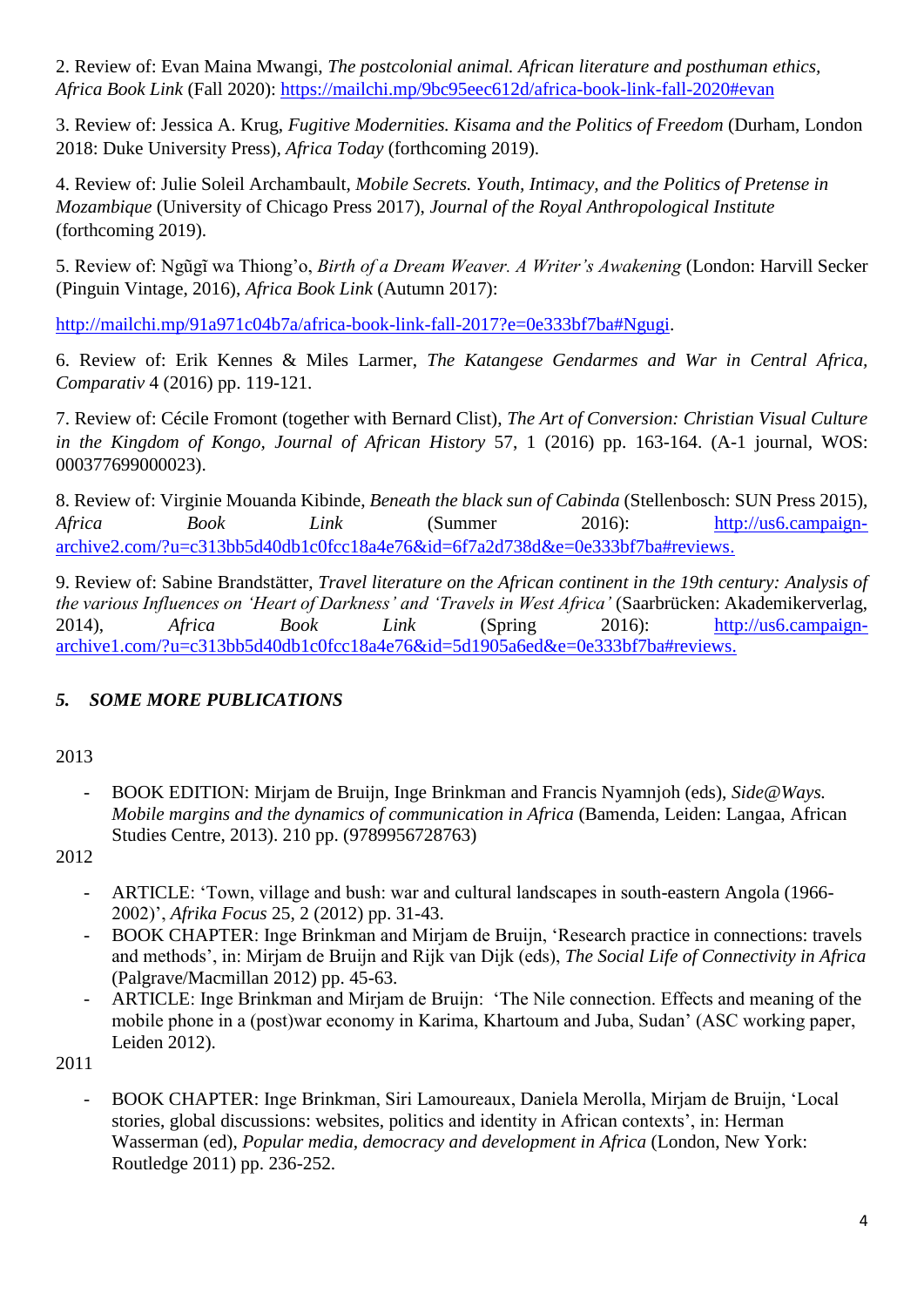- ARTICLE: Inge Brinkman and Mirjam de Bruijn, "Communicating Africa". Researching Mobile Kin Communities, Communication Technologies, and Social Transformation in Angola and Cameroon', *Autrepart* 57/58 (2011) pp. 41-58.
- ARTICLE: 'UPA Pamphlets and Politics in Northern Angola: Changing Concerns, Changing Messages, Around 1961,' in: Joseph C. Miller, Philip J. Havik and David Birmingham (eds.), *A Scholar for All Seasons: Jill Dias, 1944-2008, Special Double Issue, Portuguese Studies Review*, 19, 1/2 (2011) 293-310.
- ARTICLE: Inge Brinkman and Mirjam de Bruijn, 'Mobility, ICT and social relations in Africa', *NVAS newsletter* (March 2011).

2010

- BOOK: *Bricks, mortar and capacity building. A socio-cultural history of SNV Netherlands Development Organisation* (Leiden, Boston: Brill, ASC 2010) x + 327 pp. (9789004187412)
- ARTICLE: 'A canção política, as religiões e o conceito de 'cultura popular', *Kulonga* (2010).

2009

- BOOK CHAPTER: Inge Brinkman and Silvia Alessi, 'From "lands at the end of the earth" to "lands of progress"? Communication and mobility in South-Eastern Angola', in: Mireia Fernández-Ardèvol and Adela Ros Híjar (editors), *Communication Technologies in Latin America and Africa: a multidisciplinary perspective* (Barcelona: IN3, MNS, ACCD 2009) pp. 193-220.
- BOOK CHAPTER: 'Landscape and nostalgia. Angolan refugees in Namibia remembering home and forced removals', in: Michael Bollig and Olaf Bubenzer (eds), *African Landscapes. Interdisciplinary Approaches* (Heidelberg: Springer 2009) pp. 275-296.
- BOOK CHAPTER: Inge Brinkman, Francis Nyamnjoh and Mirjam de Bruijn, 'Introduction: Mobile communities and new social spaces in Africa', in: Francis Nyamnjoh, Mirjam de Bruijn and Inge Brinkman (editors) *Mobile Phones: The New Talking Drums of Everyday Africa* (Bamenda, Leiden: Langaa RPCIG, African Studies Centre, 2009). pp. 11-22.
- BOOK CHAPTER: Inge Brinkman, Mirjam de Bruijn and Hisham Bilal: 'The mobile phone, 'modernity' and change in Khartoum, Sudan', in: Mirjam de Bruijn, Francis Nyamnjoh and Inge Brinkman (eds), *Mobile Phones: The New Talking Drums of Everyday Africa* (Bamenda, Leiden: Langaa, African Studies Centre, 2009) pp. 69-91.
- BOOK EDITION: Mirjam de Bruijn, Inge Brinkman and Francis Nyamnjoh (eds), *Mobile Phones: The New Talking Drums of Everyday Africa* (Bamenda, Leiden: Langaa RPCIG, African Studies Centre, 2009) 173 pp. (9789956558537)

2008

- BOOK CHAPTER: 'Refugees on routes. Congo/Zaire and the war in Northern Angola (1961-1974),' in: Beatrix Heintze and Achim von Oppen (eds.), *Angola on the move. Transport routes, communications and history* (Frankfurt/M: Lembeck Verlag 2008) pp. 198-220.
- BOOK CHAPTER: 'Writing, oral traditions and the construction of ethnic identities', in: Wilhelm Möhlig, e.a. (eds), *Language Contact, Language Change and History Based on Language Sources in Africa. Proceedings of the International Workshop at Königswinter, March 28–30, 2007* (Cologne: Rüdiger Köppe Verlag, 2008) pp. 65-74.
- ARTICLE: 'Angolan elections, 5 September 2008', *Forum* (Bulletin BVA/ABA) (November 2008) pp. 17-20.

2007

- BOOK CHAPTER: 'Mobility, immobility, marginality. Angolan civilians in wartime (1961-2002)', in: John Laband (ed.), *Daily lives of civilians in wartime Africa. From slavery days to the diamond wars* (Westport: Greenwood Press 2007) pp. 167-194.
- BOOK CHAPTER: 'Dreams and agency during Angola's war for independence', in: Mirjam de Bruijn, Rijk van Dijk and Jan-Bart Gewald (eds.), *Strength beyond structure. Social and historical trajectories of agency in Africa* (Leiden: Brill 2007) pp. 62-82.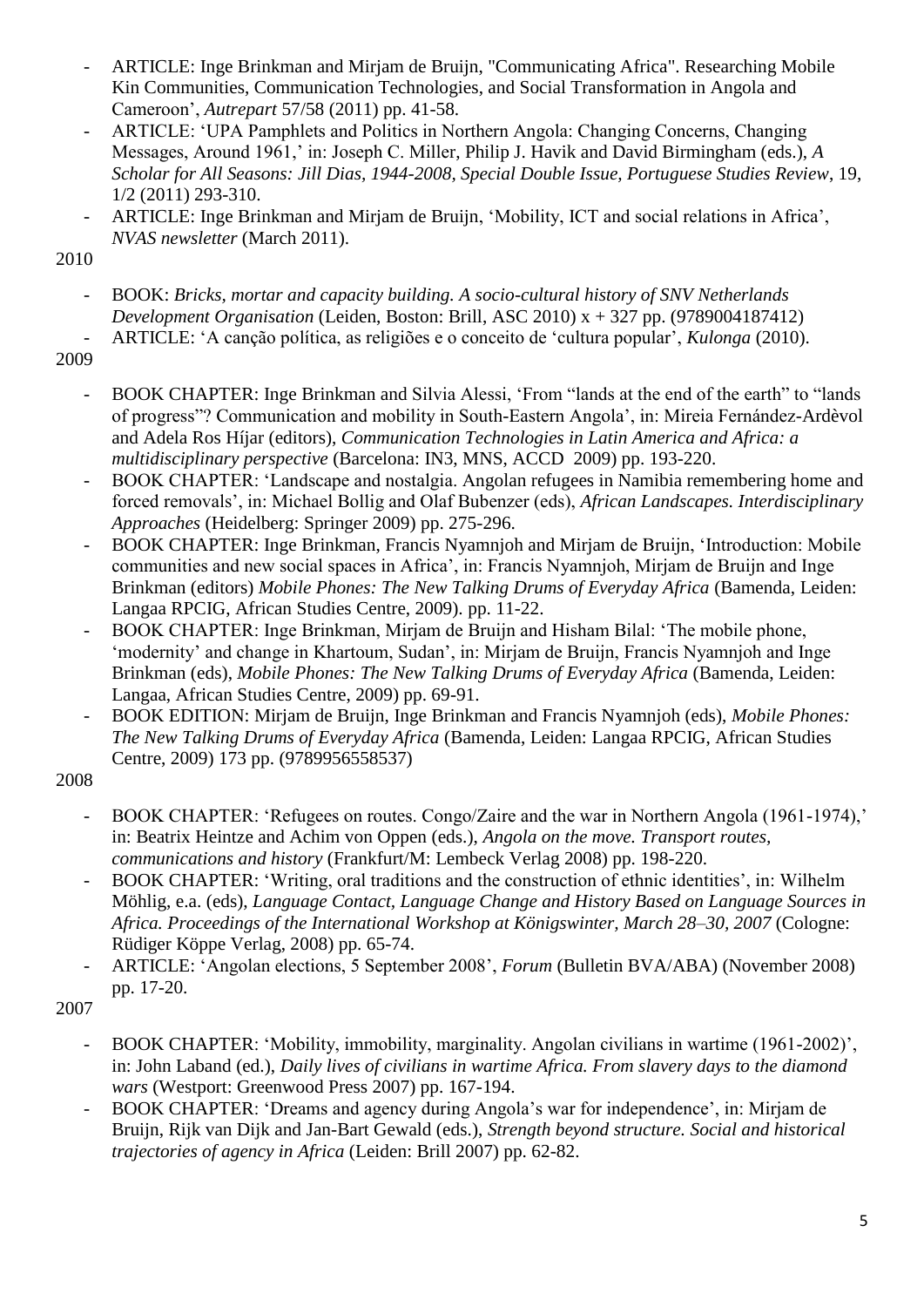- BOOK CHAPTER: 'Beyond the 'Development Era'. Debates on colonialism, the Christian missions and development', in: Paul Hoebink (ed), *The Netherlands yearbook on international cooperation* (Nijmegen: van Gorcum 2007) pp. 99-117.

2006

- ARTICLE: 'Routes and the war for independence in northern Angola (1961-74),' *Canadian Journal of African Studies* 40, 2 (2006) pp. 205-234.

2005

BOOK: "*A war for people.' Civilians, mobility, and legitimacy in south-east Angola during the MPLA's war for independence* (Cologne: Rüdiger Köppe Verlag 2005). 256 pp. (9783896453629)

2004

- ARTICLE: 'Language, names and war: the case of Angola', *African Studies Review* 47, 3 (2004) pp. 143-163.

2003

- ARTICLE: 'War, Witches and Traitors. Cases from the MPLA's Eastern Front in Angola (1966- 1975),' *Journal of African History* 44, 2 (2003) pp. 303-325.
- ARTICLE: 'War and identity in Angola. Two case-studies', *Lusotopie* (2003) pp. 195-221.
- Book chapter: 'The tree', in: M.J. Daymond e.a. (eds.), *Women writing Africa. Vol 1: the Southern region* (New York: The Feminist Press 2003).

2001

- BOOK: *Singing in the bush. MPLA songs during the war for independence in south-east Angola (1966-1975)* (Cologne: Rüdiger Köppe Verlag 2001). 110 pp. (9783896453556)
- BOOK CHAPTER: '"Menschen sind keine Fische: sie sollten frei sein"- Migranten aus Südost-Angola in Nord-Namibia zu Fragen der Politik, Macht und Legitimität', in: Johannes Augel and Peter Meyns (eds.), *Transformationsprobleme im portugiesischsprachigen Afrika* (Hamburg: IAK 2001) pp. 135-152.

2000

- ARTICLE: 'Ways of Death: Accounts of Terror from Angolan Refugees in Namibia', *Africa* 70, 1 (2000). pp. 1-24.
- ARTICLE: 'Stadt, Land und Busch. Krieg, Identität und kulturelle Landschaft in Süd-Ost-Angola', *Historische Anthropologie* 8, 3 (2000) pp. 383-409.

1999

- BOOK: Inge Brinkman and Axel Fleisch (eds.), *Grandmother's Footsteps. Oral tradition and southeast Angolan narratives on the colonial encounter* (Cologne: Rüdiger Köppe Verlag 1999). 255 pp. (9783896450562)
- ARTICLE: Violence, Exile and Ethnicity: Nyemba Refugees in Kaisosi and Kehemu (Rundu, Namibia)', *Journal of Southern African Studies*, 25, 3 (1999), pp. 417-439.

1998

- BOOK CHAPTER: 'Ethnography and literature: *Troubled waters* and *Eharo lyahompa* by Joseph Diescho', in: Heike Behrend and Thomas Geider (eds.): *Afrikaner schreiben zurück. Texte und Bilder afrikanischer Ethnographen* (Cologne: Rüdiger Köppe Verlag 1998) pp. 275-295.

1996

- BOOK: *Kikuyu gender norms and narratives* (Leiden: CNWS publications 1996). 318 pp. (9789073782549)

1993

- ARTICLE: 'Bury my bones, but keep my words. Geschiedenis en oraliteit in Afrika,' *Groniek* 27, 122 (1993) pp. 9-20.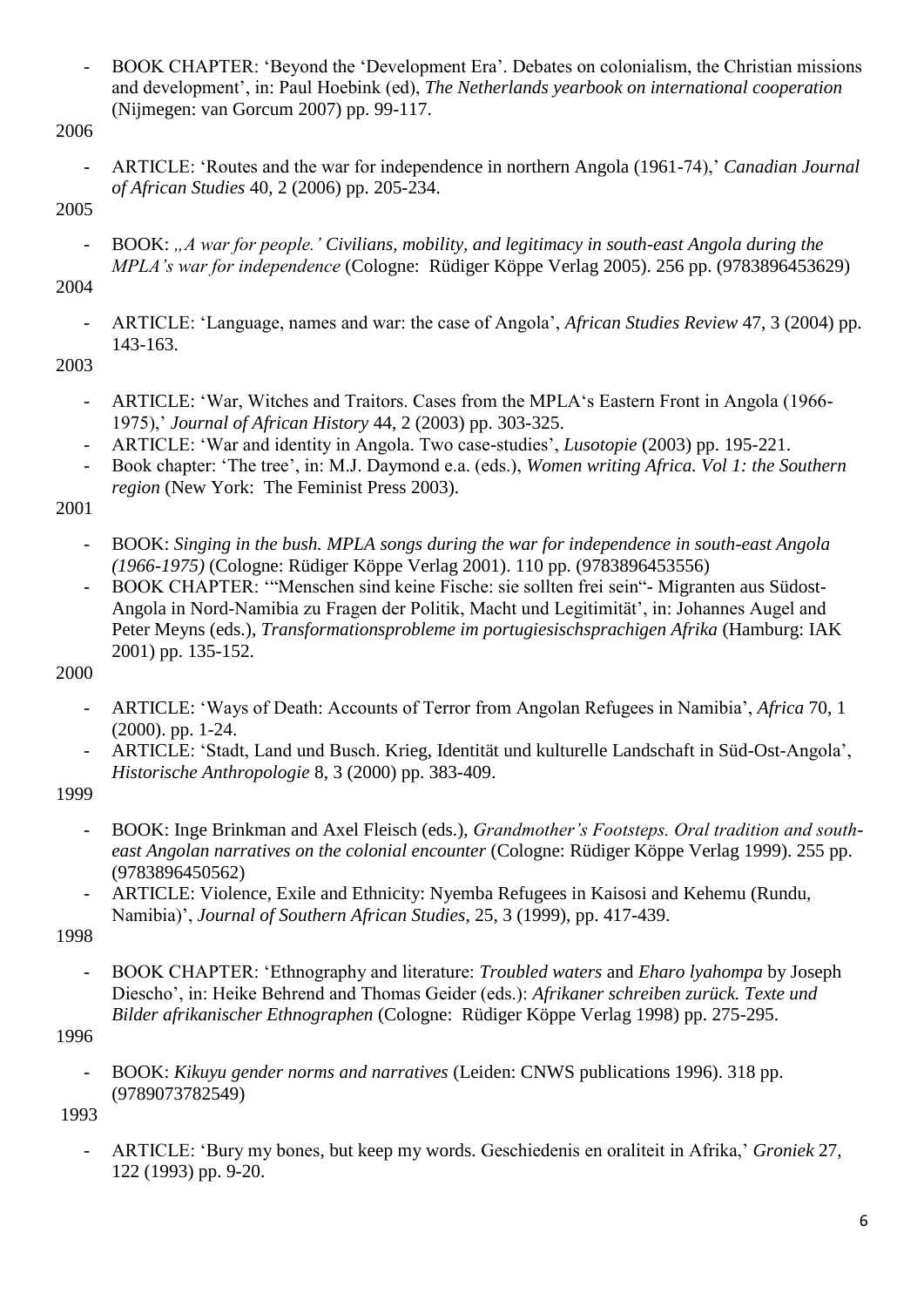- ARTICLE: 'Het gevecht om Mau Mau: censuur en geschiedenis in Kenia,' *Derde Wereld* 12, 1 (1993) pp. 43-54.

And book reviews in international journals and various encyclopaedic articles.

## *6. PAPERS AND CONFERENCES (Since 2015)*

#### Papers and Conferences in 2020/2021 (so far):

1. Paper for the Valedictory of Lilyan Kesteloot, Académie des Sciences d'outre-mer, Title of the paper: 'Monsters and bodies in oral narratives from Lilyan Kesteloot's collections', on-line, 25 June 2021.

2. Paper for UGent Narmesh-research group, Title of the presentation: 'Who is at the centre? Gikuyu ogre narratives and posthuman thinking', on-line,, 5 May 2021.

3. Project: 'Academic Performance', 3-C project between University of the Western Cape, University of Missouri and Ghent University, on-line, February/March 2021.

Organisation of 5 online activities on the potential role of performance in academic teaching and research. Partners: Suzanne Burgoyne (Missouri); Jane Taylor (UWC), Christel Stalpaert (UGent).

4. Lecture for Basis – Student union of International Studies, Leiden University, 'Book Club- Special Edition Ngũgĩ wa Thiong'o, *The perfect nine*, online, 11 November 2020. Including conversation with Ngũgĩ wa Thiong'o and Mũkoma wa Ngũgĩ.

5. Paper for Conference: 'Eastern African literatures in the 21<sup>st</sup> century: achievements, challenges, perspectives', Department of Literature, University of Nairobi. 12-14 October 2020, online. <https://uonresearch.org/current-events/rw-lgw2020/>

Title of the presentation: 'Ogres and sociability. Monsters and their relations with humans in Gikuyu oral narratives (early colonial period)'.

6. Keynote for Conference: 'Women, Climate Change , Environment and Development', African Women Studies Centre, University of Nairobi, 14-16 October 2020, online.

<https://uonresearch.org/current-events/rw-saw2020/>

Keynote Address: 'Reflections on ogres and their environment in Gikuyu oral narratives from a gendered perspective'.

#### Papers and Conferences in 2019/2020:

1. Organisation of the dance film: 'Making Men' door Dunia Dance Theatre and Afrikera Arts Trust (Zimbabwe), online event, 21-26 April 2020.

Followed by 3 workshops by choreographer Harold George on 23, 30 April en 7 May (online) for master students 'Gender & identity in African literatures'.

2. Presentation by Michael Meeuwis and Inge Brinkman, 'Joseph Conrads Heart of Darkness & Chinua Achebe's Things Fall Apart: Verbeelding en (de)kolonialiteit in dialoog', Literair Duet, Ghent, 11 March 2020.

3. Paper in the framework of the thematic stream: 'Decolonizing English Literature' (Belgian Association of Anglicists in Higher Education, Ghent, 19 December 2019).

Title of the presentation: 'Gikuyus and Englishes. Colonial and post-colonial debates on language, education and (de)colonisation (Kenya).'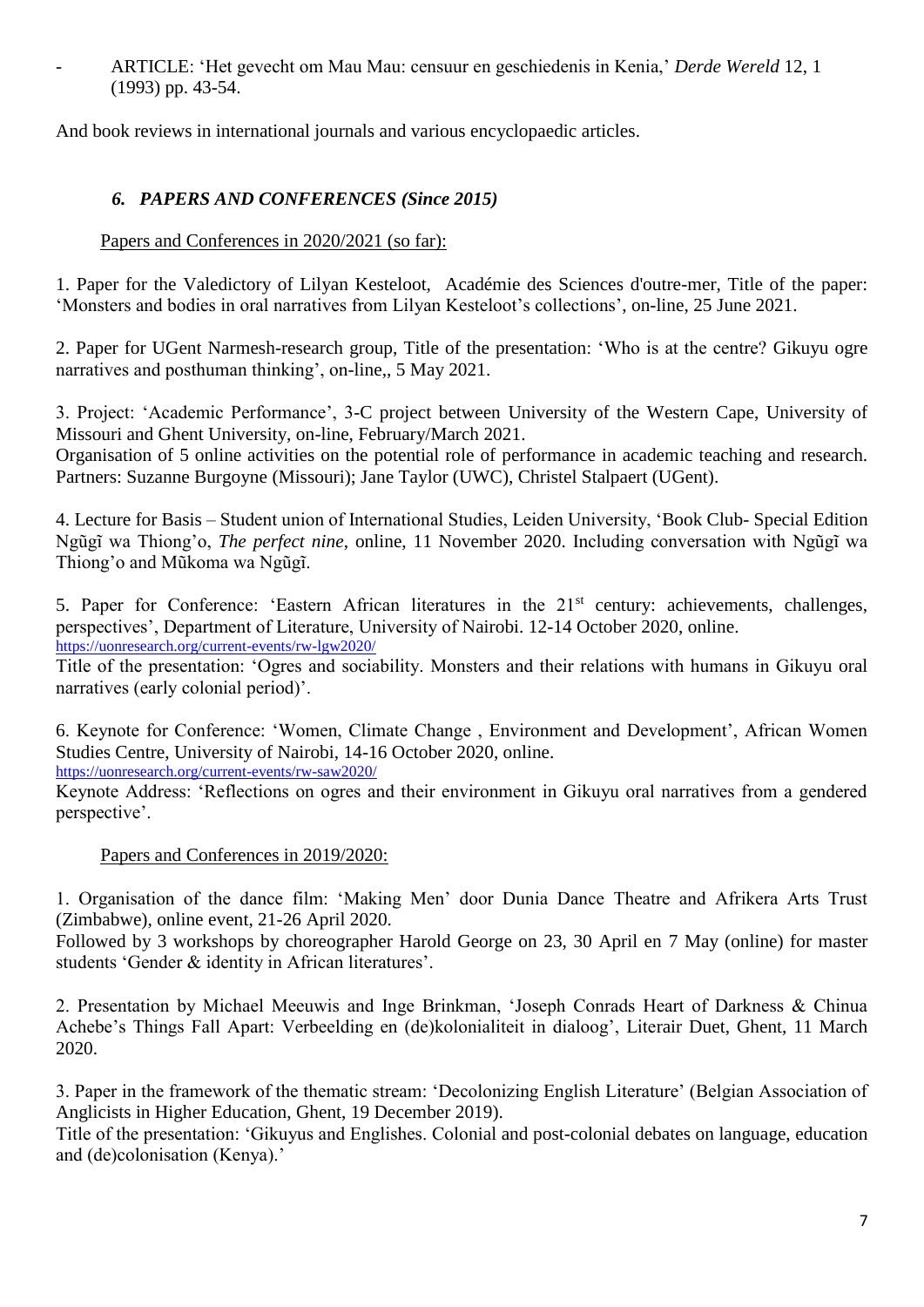4. Organising a lecture in the framework of DocAfrika (a collaboration between Afrika Filmfestival, Africalia & UGent Africa Platform): 'Burkinabé Rising', in the presence of Mirjam de Bruijn, Ghent, 27 November 2019.

5. Organising a lecture in the framework of DocAfrika (a collaboration between Afrika Filmfestival, Africalia & UGhent Africa Platform): 'Totems & Taboos', in the presence of film-maker Daniel Cattier, Ghent, 6 November 2019.

6. Organising a lecture in the framework of DocAfrika (a collaboration between Afrika Filmfestival, Africalia & UGhent Africa Platform): 'Awani', in the presence of film-maker Aderonke Adeola, Ghent, 9 October 2019.

7. Organisation and introduction during Book Launch: Afrikaanse Letterkunde (Amsterdam University Press), Ghent, Krook, 25 September 2019. Guest speakers: Melat Gebeyaw Nigussie, Sibo Kanobana, Chokri Ben Chikha, Dahlia Pessemiers Benamar, Sandra Carolina Delgadillo Porcel and Riana Scheepers. Riana Scheepers, South African author, also spoke as part of the UGent Internationalisation@Home programme. The event attracted over 100 people, many students, but also interested general public.

8. Chairing a panel at the 'Staging slavery around 1800'-workshop, organised by Sarah Adams, Dep. of Literary Studies and GEMS, Thalia, Cel19, CMSI, Ghent, 19 September 2019.

Papers and Conferences in 2018/2019:

1. International conference: Eastern African Literary and Cultural Studies, Bahir Dar (Ethiopia), 19-21 August 2019.

Title of the presentation: 'Confinement and beyond. Imagining place, mobility and connections in Kenyan detention diaries'.

2. Introduction during Book Launch: *Afrikaanse Letterkunde* (Amsterdam University Press), Leiden, African Studies Centre, 17 May 2019.

3. Organisation of a Lecture (Internationalisation@Home-event): Dr. Sue McWatts, 'Domestic worker narratives in South Africa: An analysis of their language of pain', Ghent, 6 March 2019.

4. Organisation of a Book Launch (together with Koen Bostoen). *The Kongo Kingdom*, Cambridge University Press. With guest speaker: Wilfried N'Sondé. Ghent, 5 December 2018.

5. Organisation of a Lecture: Dr. Sarah van Beurden (Ohio State University), 'The Cultural Politics of Art and Heritage in Central Africa', Ghent, AL&C, 14 November 2018.

6. Visit with over 60 participants (students and staff AL&C) to *Kirina*, performance by Serge Coulibaly, Faso Danse Théatre and Rokia Traoré, in Vooruit, Ghent, 8 November 2018.

7. Organisation of a Lecture: Serge Coulibaly, creator of *Kirina*, Ghent, AL&C, 7 November 2018.

8. Participation in YEBO training, workshop on 'Intercultural Competencies', Bloemfontein (South-Africa), 22-25 October 2018.

9. Participation in Colloquium Afrikaans, Ghent, 5 October 2018.

Papers and Conferences in 2017/2018: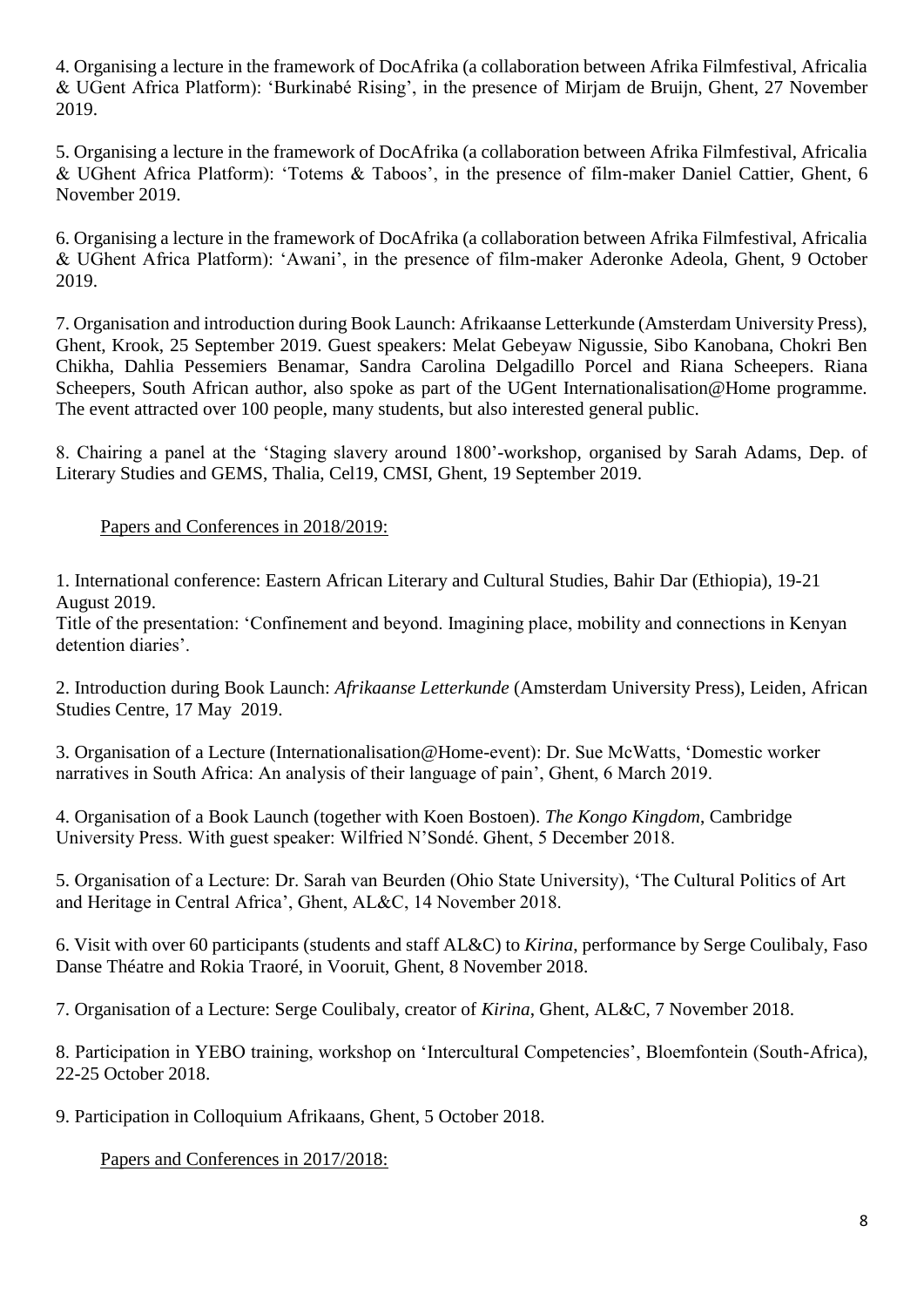1. Organisation of Thematic Stream (Godwin Siundu, Tom Odhiambo & Inge Brinkman), ASA-UK, Birmingham, 11-13 September 2018. Title: 'Text, paratext and context in African autobiographical narratives.' Organisation of 5 panels with 16 papers.

Title of my presentation in the stream: 'Translating, editing and self-realisation in Gakaara wa Wanjaũ's *Mau Mau Author in Detention'*

2. Participation in launch of Brill open access journal *Bridging Humanities*, Amsterdam, 7 June 2018 as member of the Advisory Board.

3. Organisation of a Lecture: Prof. Gastor Mapunda (University of Dar es Salaam): 'Multilingualism and the Handling of Primary Education in Rural Tanzania', Ghent, AL&C, 21 March 2018.

4. Organisation of a Lecture: Dr. Sophie Feyder, 'Private photographic collections from black photographers and the making of archives', Ghent, AL&C, 20 December 2017.

5. Paper for TAPAS Workshop: '(Dis)claiming pasts', 14/15 December 2017, Ghent. Title of the presentation: 'Self-realisation, history and the state in Mau Mau autobiographical writing (Kenya)'.

6. Paper for Symposium 'African Art with Words', in the framework of farewell to Daniela Merolla, 1 December 2017, Leiden. Title of the presentation: 'The Girl and Her Brother'. Concepts of Slavery and Gender Relations in a Gikuyu Tale from Central Kenya.'

7. Organisation of a Lecture: Dr. Walter Nkwi (History, University of Buea, Cameroon), 'Colonialism and communication: the case of British Cameroon', Ghent, AL&C, 22 November 2017.

8. 6 October 2017, Ghent: Interview Willem Anker over *Buys, 'n grensroman* (2017), in the framework of the: 'Week van de Afrikaanse Roman'.

#### Papers and Conferences in 2016/2017:

1. Organisation of a Workshop (with Maxim Rigaux & Elizabeth Amann), Ghent, 25 April 2017: "Memories of Being Possessed. Literary Representations of Slavery Throughout

History." With contributions from: Elizabeth Wright, Maxim Rigaux, Sarah Adams, Inge Brinkman and Felicitas Becker. Title of the presentation: 'The Girl and Her Brother'. Concepts of Slavery and Gender Relations in a Gikuyu Tale from Central Kenya.'

2. Lecture for Poetry Union of Ghent University Auw La: Ghent, 20 March 2017. Title of the presentation: 'Gikuyu slam-dichters in Kenia: *gĩcaandĩ* in historisch perspectief'.

3. Library Merelbeke, 8, 15, 22 March 2017: Series of Lectures on African Literatures.

4. Organisation of a Lecture, Ghent, 20 December 2016: In Koli Jean Bofane, Congolese writer.

5. Paper in Migration Studies Group, Ghent, 11 December 2016. Title of the presentation: 'Travelling words, travelling people: Mobility, space and place on the Kenyan Pundit weblog'.

6. Paper in Collaborative Research Group History of the African Studies Centre, Leiden, 28 November 2016. Title of the presentation: 'History, fiction and Kenyan autobiography'.

7. Paper & Participation in conference: 'Music and Dance Research in East Africa, Nairobi, Kenya, 12-13 October 2016. Title of the presentation: 'Representing performance. Memories of music and dance in Kenyan autobiographical writing'.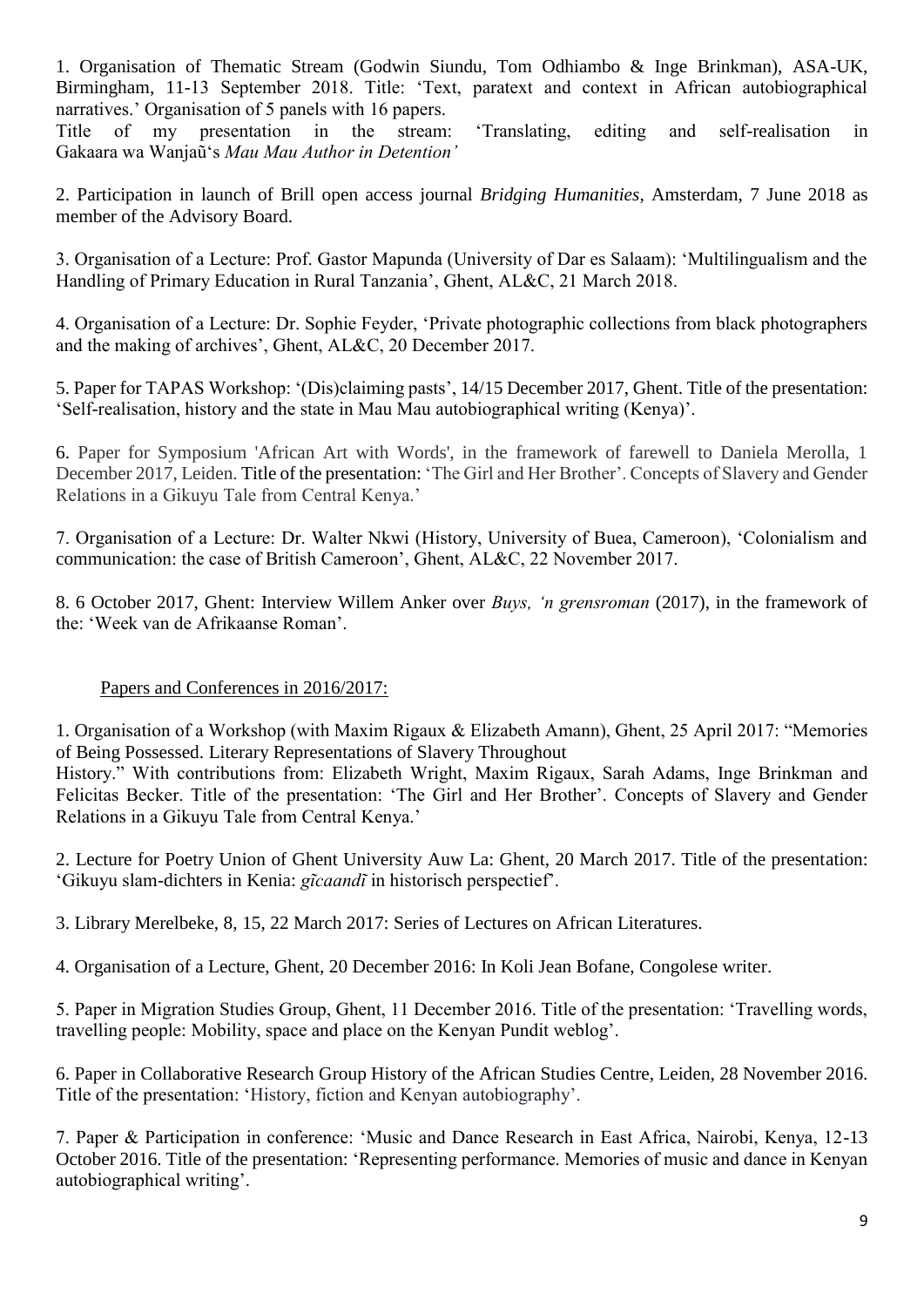#### Papers and Conferences in 2015/2016:

1. Paper & Workshop 'Digital Publics in Africa', Cambridge, 10 September 2016. Title of the presentation: 'Social diary and news production: audience and identity in social media during elections in Kenya (2007)'.

2. Paper & Participation in conference: ASA-UK, Cambridge, 7-9 September 2016. Title of the presentation: 'Mau Mau memoirs and Kenyan cultural history'.

3. Introduction, TAPAS (Thinking about the past), Ghent, 7 June 2016, Introduction into discussion on Wole Soyinka.

4. Paper & organisation, Ghent, 26-27 May 2016: Workshop KongoKing with international guest speakers and KongoKing team members. Title of the presentation: 'Book cultures: Kongo vocabulary for the concept 'book' from the 17th to the 20th century'.

5. Paper, Ghent, 22 March 2016: Literary Studies Workshop. Title of the presentation: 'Outlining the paper 'Mau Mau memoirs and Kenyan cultural history'.

6. Lecture: Nairobi, British Institute for Eastern Africa (BIEA), 4 February 2016: 'Song and nationalism: political communication during the Angolan and Kenyan liberation wars (1950s-1975).' [http://www.biea.ac.uk/event/song-and-nationalism-political-communication-during-the-angolan](http://www.biea.ac.uk/event/song-and-nationalism-political-communication-during-the-angolan-and-kenyan-liberation-wars-1950s-1975/)[and-kenyan-liberation-wars-1950s-1975/](http://www.biea.ac.uk/event/song-and-nationalism-political-communication-during-the-angolan-and-kenyan-liberation-wars-1950s-1975/)

7. Participation in conference, Ghent, 17 December 2015: GAPSYM, **'**The role of trade with Africa'.

8. Discussant. Ghent 1 December 2015: TAPAS (Thinking about the past), discussant to the lecture of Paul Bijl, 'From innocence to grudge. Colonial memory in The Netherlands'.

9. Paper & participation in Symposium: Birmingham University (UK), 12-14 November 2015: 'Landscapes, Sources, and Intellectual Projects in African History: Rethinking Historical Evidence and its Interpretation', in honour of Paulo Fernando de Moraes Farias.

Title of the presentation: 'The material aspects of the Christian education system in the Kongo Kingdom (16<sup>th</sup>- $18<sup>th</sup>$  century)'.

10. Lecture: Bayreuth (Germany), 3 November 2015, Guest lecture in the African History Seminar, organised by Prof. Achim von Oppen. Title of the presentation: 'Education and politics in the sixteenth century Kongo Kingdom'.

For a full list of all papers and lectures, you may always contact me.

# *7. SUPERVISION OF DOCTORAL STUDENTS AND POSTDOCTORAL FELLOWS*

### *Ph.D. Candidates:*

1. **Margot Luyckfasseel**, 'The 'Commission for African Linguistics' in the Belgian Congo (1950-1960) and its role in the relation between Kikongo and Lingala in Leopoldville/Kinshasa' (2016-2021). Successful PhD defence in November 2021 (together with Michael Meeuwis).

2. **Hein Vanhee**, 'Power and legitimacy in Mayombe. Yombe chiefs and the indigenous policies of the colonial state in Congo' (2016-2012).

3. **Megersa Regassa**, 'Gender and Ogres in Oromo Oral Narratives' (UGent, Jimma University).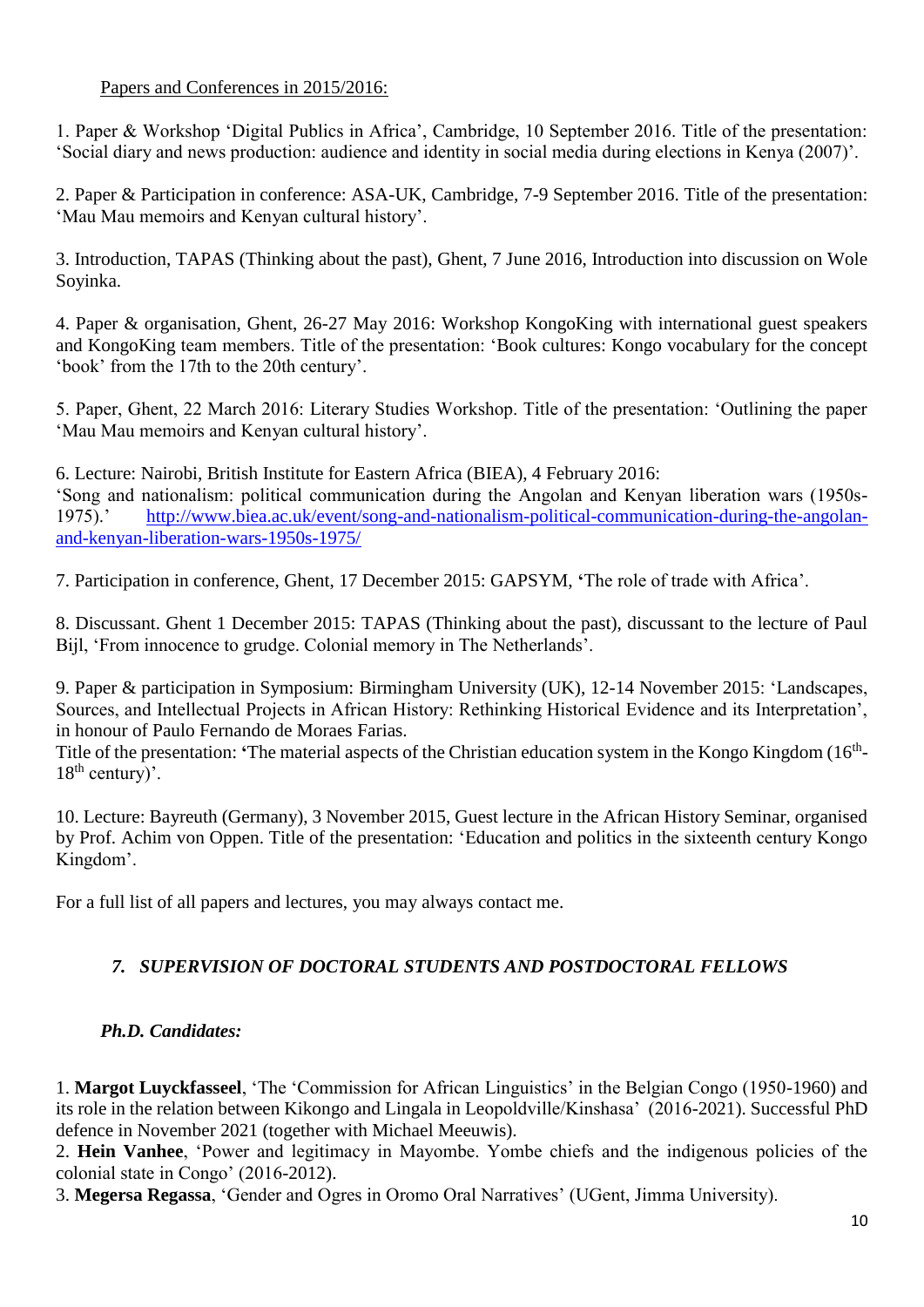4. **Félix Fufulafu**, 'The Roots for Restitution: what can colonial museum collections mean for source communities in Northeast DRCongo?' (UGent/Université de l'Uéle)

5. **Jean-Michel Kibuushi Ndjate Wooto,** 'Les hommes léopards au Congo belge: mythes et réalités' (UGent/ULB/Cambre, 2019-2022).

6. **Tim Hunt**, 'Tanzania's historiography: Bhoke Munanka, (covert) politics and the uses of biography for historical research' (Ghent University).

## *Postdoc Researchers:*

1. Daily supervision of Postdoctoral Researcher: **Vicky van Bockhaven** (November 2020 – November 2024) FWO postdoc project: 'Transformative Heritage: customary governance, community building and digital restitution in contemporary Northeast Congo.'

2. Scientific Board of the Educational Project: 'Shapeshifters: Leopard men as augmented reality', organised by **Vicky van Bockhaven** (Ghent University).

3. Guarantor of the Belspo-Brain project 'Afrisurge', headed by **Vicky van Bockhaven** (Ghent University).

4. Guarantor of the Belspo-Brain project 'CongoLines', , headed by **Vicky van Bockhaven** (Ghent University) in co-operation with Bambi Ceuppens.

5. February 2019 – January 2021: Marie Curie (EU: MSCA-IF) Project: **Jonna Katto** Postdoctoral Research: 'Rethinking African Gender Histories: Time, Change, and the Deeper Past in Northern Mozambique'

6. Daily Supervision of Postdoctoral Researcher: **Vicky van Bockhaven** (May 2018 – October 2019) + Interim Co-ordination of CongoConnect project (June 2018 – November 2018).

### *Ph.D. Jury*

- **Anita Brus**, October 2021, Leiden (online), 'Leegten van een dictatuur. Beeldende kunst en literatuur in Equatoriaal Guinea', Promotor: Prof. Dr. Luz Rodriguez.

**- James Wachira**, September 2021, Bayreuth (online), 'Non\*human Matter[ing]s: NarRating Conservation in Selected Kenyan Eco-Texts'. Promotor: Prof. Dr. Susanne Arndt.

- **Sarah J. Adams**, November 2020, Ghent. Secretary to the commission of PhD defence: 'Repertoires of Slavery. Dutch theatre between Abolitionism and colonial subjection, 1770-1810', Supervised by Prof. Dr. Kornee van der Haven.

- **Aicha Aid Berry**. December 2017, INALCO, Paris. Title: 'Rituel et Oralité chez les Ait Soukhmanes. Le cérémonial du mariage: une pratique en mutation'. Supervised by Prof. Dr. Daniela Merolla.

- **Deo Kawalya**, November 2017: Ghent. Secretary to the commission of PhD defence: 'A corpus-driven study of the expression of modality in Luganda (Bantu, JE15)'. Supervised by Prof. Dr. Koen Bostoen and Prof. Dr. Gilles-Maurice de Schryver.

- **Jonna Katto**. February 2017: Helsinki, Finland.Title: 'Beautiful Mozambique. Haptics of belonging in the life narratives of female war veterans'. Supervised by Prof. Dr. Axel Fleisch.

- **Lydia Namatende**. November 2016: Ghent. Title: 'Agency within Interstices of Subordination: Female Teacher Educators' Gendered Lived Experiences in Uganda'. Supervised by: Prof. Dr. Chia Longman and Prof. Dr. Martin Valcke.

- **Bastiaan de Roo**. September 2016: Ghent. Title: 'Colonial taxation in Africa. A fiscal history of the Congo through the lens of customs (1886-1914)'. Supervised by: Prof. Dr. Baz Lecocq.

- **Mrisho Malipula**. July, 2016: Ghent. Secretary to committee of PhD defence: 'Ethnicity, Voting and the Promises of the Independence Movement in Tanzania: The Case of the 2010 General Elections in Mwanza'. Supervised by: Prof. Dr. Koenraad Stroeken.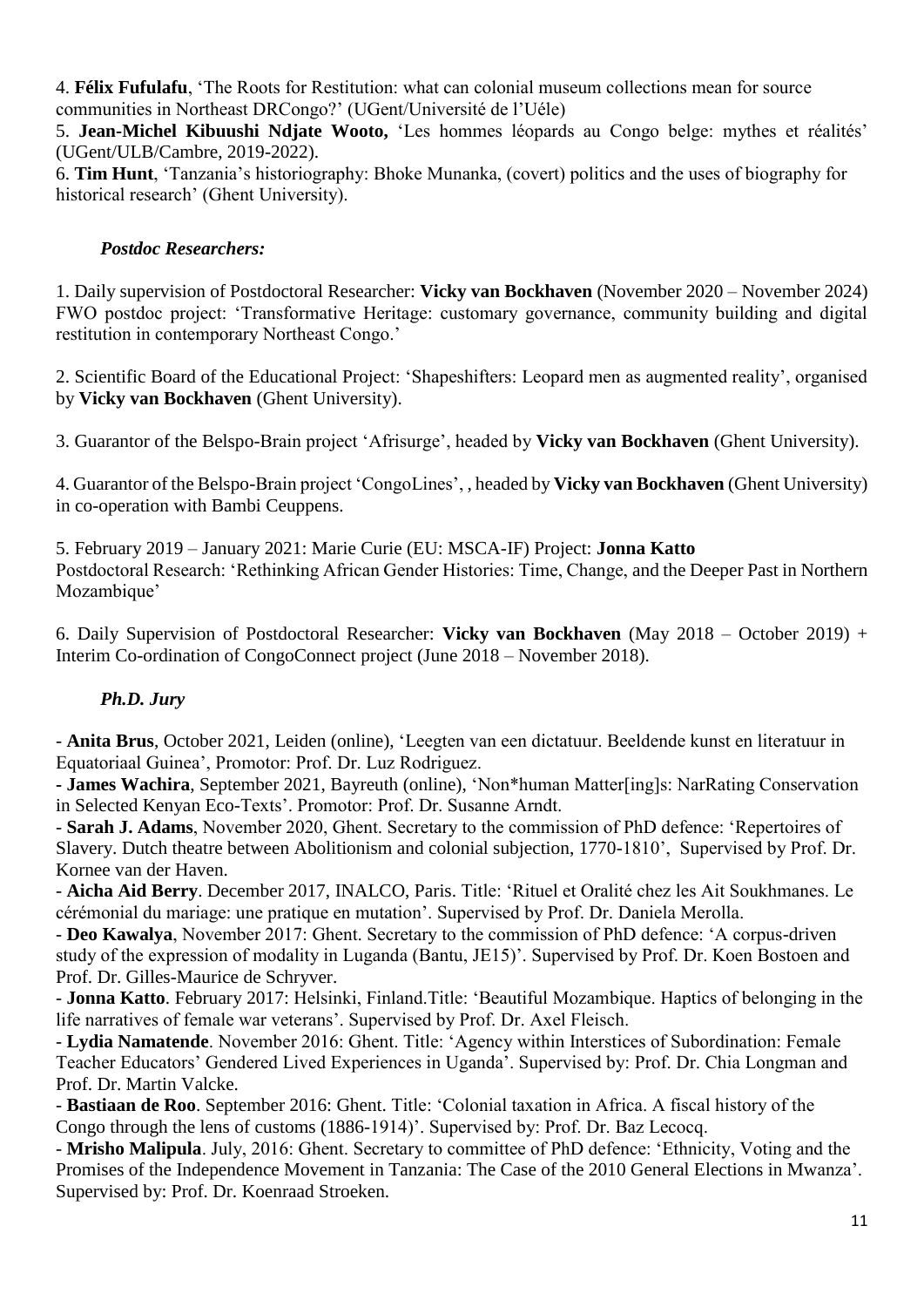- **Fatima Diallo**. May 2016: Leiden. Title: 'L'état spontex. Négocier l'autorité dans les marges conflictuelles: le cas de la Basse-Casamance (Sénégal)'. Supervised by: Prof. Dr. Mirjam de Bruijn and Prof. Dr. Han van Dijk (ASC, Leiden).

- **Pedro Miguel Mendes Pereira Figueiredo Neto**. April, 2016: Lisbon. Title: 'Um mundo em movimento. Horizontes operativos entre refugiados e regressados angolanos (Campo de Meheba, Zâmbia)'. Supervised by: Prof. Dr. Rosa Maria de Figueiredo Perez (ISCTE, Lisbon) and Prof. Dr. Michel Agier (EHESS, Paris).

## *9. FIELDWORK, ARCHIVAL RESEARCH*

### *SHORT RESEARCH STAYS SINCE 2015:*

Due to the Covid19-crisis travels to Kenya planned for May and October 2020 were cancelled.

1. December 2021: 6 days: Rome, Consolata archives

2. 7-24 August 2019: Kenya and Ethiopia.

- Kenya: Archival work; lectures at University Karatina and University Nairobi, contact with Dean, Head of Departments and lecturers, pilot study for fieldwork.

- Ethiopia: contact with representative from Jimma University; Bahir Dar: participation in conference 'East African Literary and Cultural Studies'; Exchange with various colleagues from East African universities. 3. 21-31 October 2018: South-Africa.

- Participation in YEBO training, 'Intercultural competencies' (Bloemfontein);

- Visit Potchefstroom North Western University: representatives of 'Visual Narratives & Creative Outputs'. - Visit University of Western Cape: UGent MoU-partner.

4. 5 April – 15 April 2017: Nairobi, Kenya: co-operation and guest lectures at the University of Nairobi.

5. 7 October – 17 October 2016: Nairobi, Kenya: research (archives, libraries), co-operation, paper presentation and participation in conference, radio-interview, guest lecture at the University of Nairobi.

6. 28 January – 7 February 2016: Nairobi, Kenya: organisation of MoA, research (archives, libraries), guest lecture at the University of Nairobi.

| Year             | <b>Duration</b> | <b>Place</b>           | Nature of the visit                      |
|------------------|-----------------|------------------------|------------------------------------------|
| 2012             | 1 month         | Rundu (Namibia)        | Fieldwork: Oral History and Life         |
|                  |                 |                        | <b>Histories</b>                         |
| 2009             | $>1$ month      | Namibia, Angola        | Multi-sited Fieldwork: Oral History and  |
|                  |                 |                        | <b>Life Histories</b>                    |
| 2007             | 1 month         | Khartoum, Juba (Sudan) | Fieldwork: Participant Observation and   |
|                  |                 |                        | <b>Life Histories</b>                    |
| 2005/2006        | $>$ 3 months    | Guinea-Bissau, Mali,   | Fieldwork: Oral History                  |
| (various visits) |                 | Cameroon, Tanzania,    |                                          |
|                  |                 | <b>Bolivia</b>         |                                          |
| 2002/2003        | $>1$ months     | Luanda, Mbanza Kongo   | Fieldwork: Oral History and Life         |
| (2 periods)      |                 | (Angola)               | <b>Histories</b>                         |
| 1998-2003        | $> 2$ months    | Lisbon (Portugal)      | Archival work                            |
| (various visits) |                 |                        |                                          |
| 1996/1997/1999   | >12             | Rundu (Namibia)        | Fieldwork: Oral History and Life         |
| (3 periods)      | months          |                        | <b>Histories</b>                         |
| 1991/1992/1994   | >12             | Central Kenya          | Fieldwork: oral literature and mentality |
| (3 periods)      | months          |                        | history                                  |

### *FIELDWORK STAYS*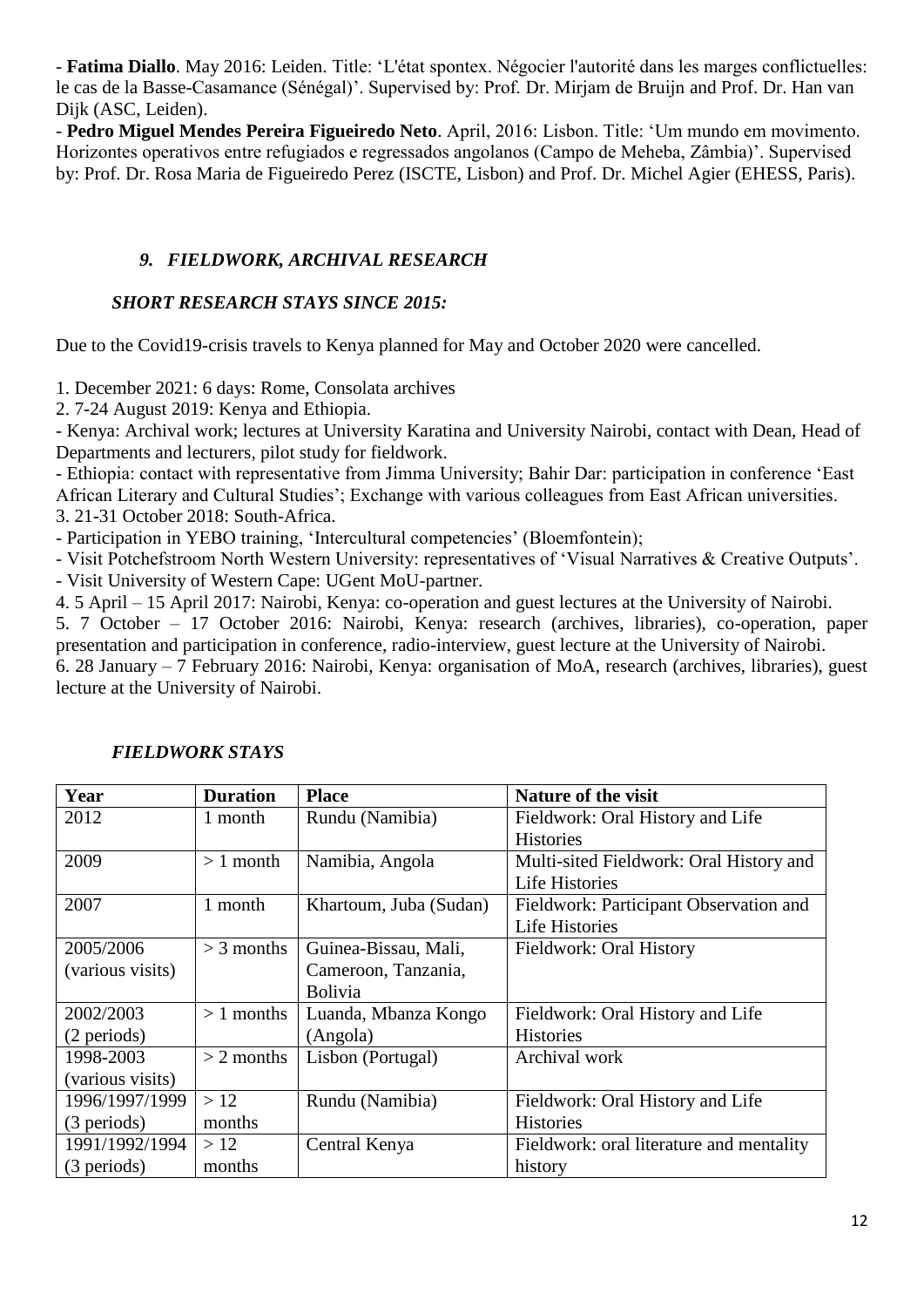#### *10. RESEARCH GROUPS*

Member of following research groups:

- 1. Literary Studies Workshop
- 2. BantUGent
- 3. Gents Centrum voor het Afrikaans
- 4. Powezie
- 5. Cultural Memory Studies Initiative (CMSI)
- 6. Centre for Research on Culture and Gender (CRCG)
- 7. Thinking about the past (TAPAS)
- 8. Migration Working Group (MWG)

#### *11. INTERNATIONAL AGREEMENTS*

- 1. Promotor Memorandum of Agreement University of Namibia: with colleague Yves T'Sjoen, since 2020.
- 2. Promotor Memorandum of Agreement, University of Nairobi, Kenya between Faculty of Arts & Philosophy, Ghent University & University of Nairobi (Department of Literature & African Women's Studies Centre), since 2016.
- 3. Promotor Memorandum of Agreement, Jimma University, Ethiopia, since 2018.
- 4. Promotor Memorandum of Agreement, Eduardo Mondlane University, Mozambique, 2017- 2018.

Apart from the formal promotorships: I have established co-operation on research and educational matters with a range of universities in Europe, US and Africa.

### *12. INTERNAL SERVICES*

#### Current:

- Corona co-ordinator for African Studies section (Since March 2020).
- Chairperson of the Educational Programme Commission (Since May 2020: African Studies, UGent).
- Member of the Quality Cell Education (since March 2020, Faculty of Arts and Philosophy, UGent).
- Vice-Member of the Exam Committee (since 2020/2021).
- ZAP-Representative in the Faculty Educational Evaluation Commission (since October 2020).

Permanent:

- Faculty Representative commission Development Cooperation (since November 2020).

- Responsible for the Library Collection L91 African Cultural History (Since 2016/2017, Library Faculty of Arts and Philosophy, UGent).

- Faculty Representative Top Sport & Studies (Since 2017/2018, UGent).

- Faculty Representative to Ghent Africa Platform (Since 2015/2016, UGent).

- Monthly Meetings of the Programme Commission African Languages and Cultures + Monthly Meetings of the Department Languages and Cultures, UGent.

- Yearly update of various portfolios African Languages and Cultures, UGent (together with colleagues).

Fulfilled: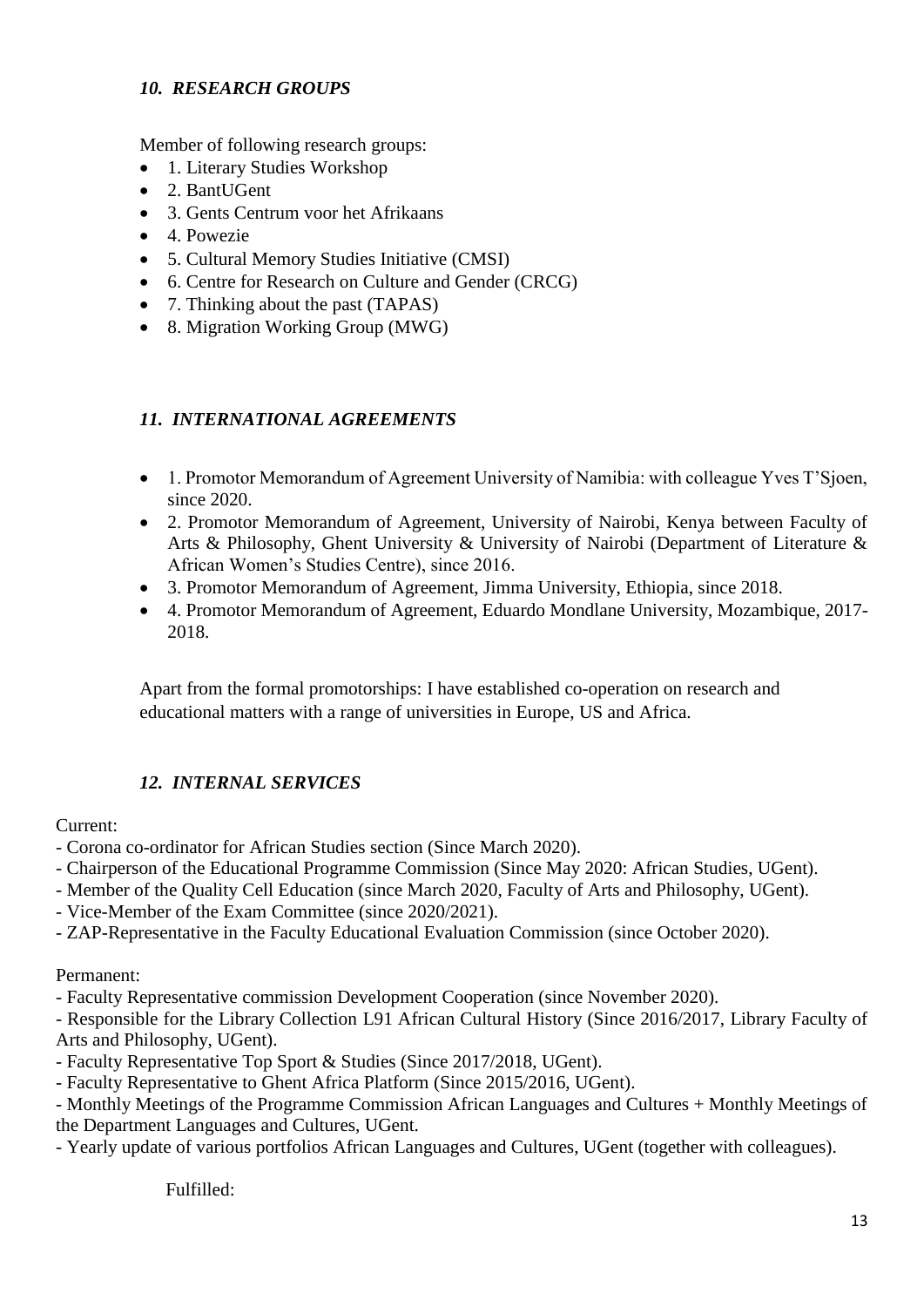- Secretary of the Educational Programme Commission (Since 2017/2018: African Languages and Cultures, UGent).

- Vice-Member of the Quality Cell Education (since 2017/2018, Faculty of Arts and Philosophy, UGent). - Secretary of the Exam Committee (Academic Year: 2016/2017, 2017/2018, African Languages and Cultures, UGent).

- Secretary of the Evaluation Policy Committee (Academic Year: 2016/2017, 2017/2018, African Languages and Cultures, UGent).

## *13. EXTERNAL SERVICES*

## *EDITORSHIP, REVIEW and ADVICE (Highlights only)*

2019 – 2020, Member of the NWO postdoctoral Veni-panel for Historical Studies (The Netherlands).

2019, Member of the Peer-Review Commission for Regional Studies, Leiden University.

2018, Member review Board, of DFG Research Proposal, Germany.

2019 – present, Editor-in-Chief of *Afrika Focus*, with Annelies Verdoolaege.

2019 – present, Member of the editorial board: *African journal of humanities and languages* (University of Karatina, Kenya).

2018 – present, Member of the editorial board of *Bridging Humanities – Platform for Alternative Methodologies.*

2015 – present, Member of the editorial board *Africa Book Link* [\(http://africabooklink.com/\)](http://africabooklink.com/).

2014 – present, Member of the editorial board of *Lusotopie*.

2015 – present, Manuscript Reviewer of books, for Bergahn, Books, Routledge.

2015 – present, Member of the Steering Board: Ghent Africa Platform.

2015 – present, Manuscript Reviewer of articles for *Journal of African Cultural Studies, Journal of African History, Africa, Ethnography, African Studies Review, History in Africa, Nordic Journal of African Studies, Afrika Focus.*

2015 – 2017, MO\* Blog (in Dutch,<http://mo.be/auteur/inge-brinkman> , series of 15 blogs).

Please do not hesitate to contact me for a full overview of my editorial, review and advisory activities.

# *MEMBERSHIPS OF SCIENTIFIC SOCIETIES (Highlights only)*

2017 – present, Member of IABA: International **Auto/biographical** Association.

2015 – present, Member of the **British Institute** of Eastern Africa.

- 2015 present, Member of ISOLA: International Society for the **Oral Literatures of Africa**.
- 2015 present, Member of ALA: **African Literature** Association.

### *MISCELLANEA*

- September 2020, Cultural Memory Studies Initiative featured member, <https://www.cmsi.ugent.be/featured-member-inge-brinkman/>

- Koen Bostoen & Inge Brinkman, 'Kikongo leenwoorden die boekdelen spreken', *Stemmen van Afrika* (21 June 2020):<http://stemmenvanafrika.nl/kikongo-leenwoorden-die-boekdelen-spreken/>

- 'Het begrip 'Afrikaanse letterkunde' wordt steeds vloeibaarder in deze tijden van globalisering', *Knack opinie* (5 August 2019): https://www.knack.be/nieuws/boeken/het-begrip-afrikaanse-letterkunde-wordtsteeds-vloeibaarder-in-deze-tijden-van-globalisering/article-opinion-1493903.html